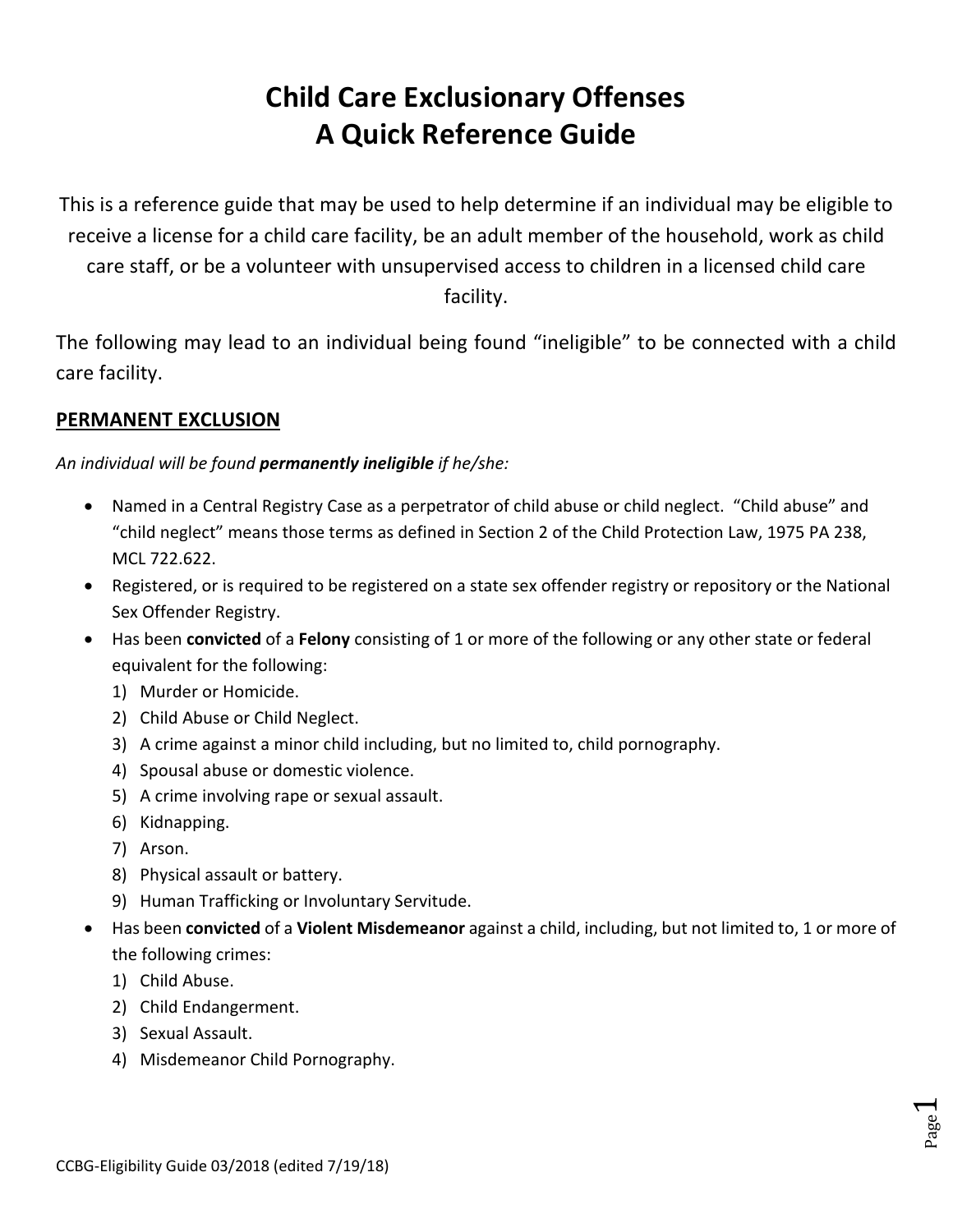### **10 YEAR EXCLUSION FROM DATE OF CONVICTION** *(IF NOT INCLUDED IN THE LIST FOR A PERMANENT EXCLUSION)*

*An individual will be found ineligible if he/she has a conviction for the following Felonies or an Attempt or Conspiracy to Commit 1 or more of the following unless 10 years have lapsed:*

- 1) Felony harm or threatened harm to an individual.
- 2) Felony involving the use of a firearm or dangerous weapon.
- 3) Felony involving cruelty or torture of any person.
- 4) Felony involving a substantial misrepresentation of any material fact, bribery, fraud, larceny, embezzlement, theft, home invasion, breaking and entering, receiving and concealing stolen property or a crime of similar statute.
- 5) Felony involving operating a motor vehicle while intoxicated or impaired causing serious injury or death.
- 6) Felony involving the use of a computer or the internet to commit a crime.
- 7) Felony involving the cruelty to animals, including, but not limited to, fighting, killing, torturing, and abandoning.
- 8) Felony involving aggravated stalking, aggravated indecent exposure by a sexually delinquent person, pandering, transporting an individual for prostitution, and keeping, maintaining or operating a house of ill fame.
- 9) Felony as a Habitual Offender.

#### **7 YEAR EXCLUSION FROM DATE OF CONVICTION**

*An individual will be found ineligible if he/she has a conviction for the following unless 7 years have lapsed:*

1) Felony Drug Offense, or an Attempt or Conspiracy to Commit a Felony Drug Offense.

#### **5 YEAR EXCLUSION FROM DATE OF CONVICTION**

*An individual will be found ineligible if he/she has a conviction for the following Misdemeanors, an Attempt or Conspiracy to Commit any of those Misdemeanors, or any other state or federal equivalent unless 5 years have lapsed:*

> Page  $\mathrel{\sim}$

- 1) Operating under the presence of a controlled substance.
- 2) Use or possession of a controlled substance.
- 3) Selling or furnishing a controlled substance to a minor.
- 4) Using computers to commit a crime.
- 5) Substantial misrepresentation of a material fact.
- 6) Embezzlement.
- 7) Breaking and Entering.
- 8) Any other fraudulent crime except Retail Fraud 3rd Degree, Petty Theft, or Shoplifting.